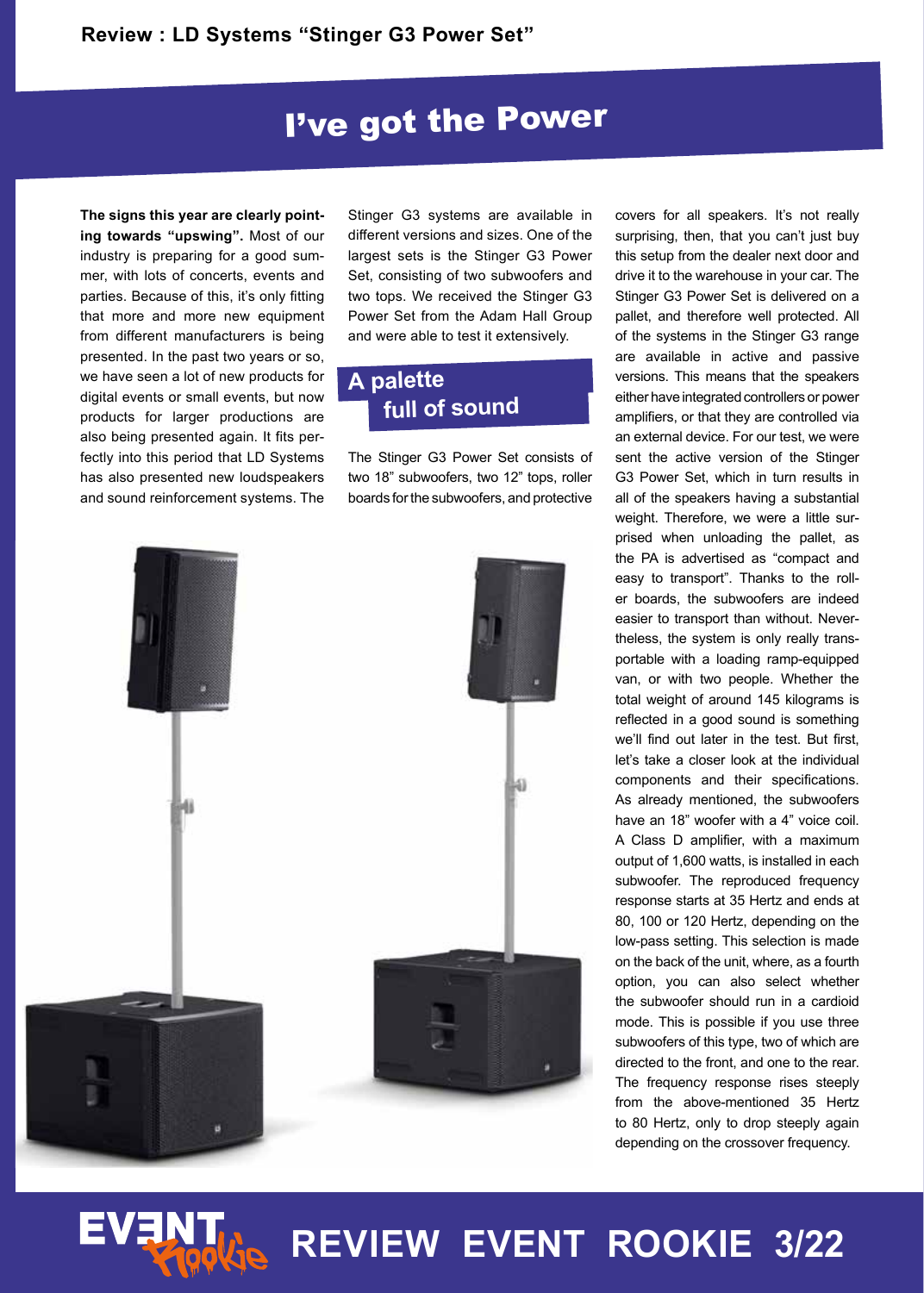

*A roller board can be attached to the back of the subwoofer.*

**The PA speakers included in the set are no less powerful, and have many professional features.** They each consist of a 12" woofer and a 1" tweeter driver. The frequency response ranges from 58 to 20,000 Hertz, and the maximum sound pressure level is 131 dB. As with the subwoofer, the tops can also be adjusted on the back of the

unit. The DSP has four different preprogrammed sound characteristics. The user can choose between Full-Range, Satellite, Monitor and Flat. With the Full-Range frequency curve, the frequency response starts at the aforementioned 58 Hertz, rises steeply to about 80 Hertz, then drops again slightly to about

3,000 Hertz, and then rises slightly to 20,000 Hertz. This setting should be selected if you want to use the speaker individually. If, on the other hand, you use it with the subwoofers in the set, you should select the Satellite preset. The frequency response here starts at 80 Hertz; the curve is straight from about 100 to 800 Hertz, then drops slightly to about 3,000 Hertz and then rises again slightly to 20,000 Hertz. Monitor applications are also possible with this PA speaker; indeed, the cabinet is shaped for this purpose. The frequency response in this configuration rises – quite suitably – from about 80 Hertz, straight from 150 Hertz to 14,000 Hertz, and then falls off to 20,000 Hertz.

**In terms of workmanship and connection options, both the subwoofer and the PA speakers fulfil all conceivable user wishes and requirements.** The Stinger G3 Power Set is primarily aimed at professional users, and so the PA is constructed of high-quality birch plywood with a robust polyurea coating. The wood ensures a balanced sound distribution, and the coating provides good protection against impacts and the like.

#### **Stinger G3 Power Set**

**Product description:** Sound reinforcement system

**Special features:** Frequency range: 35-20,000 Hz Beam angle: 90 x 50 degrees

**Dimensions + weight:** Top: 39 x 62.7 x 37.7cm; 20.1kg Sub 67.6 x 54.7 x 74cm; 42.6kg

**Price (plus VAT):** € 3,889.91

**Distribution:** Adam Hall Group



*The tops are shaped in such a way that they can also be used as monitors.*



# **REVIEW EVENT ROOKIE 3/22**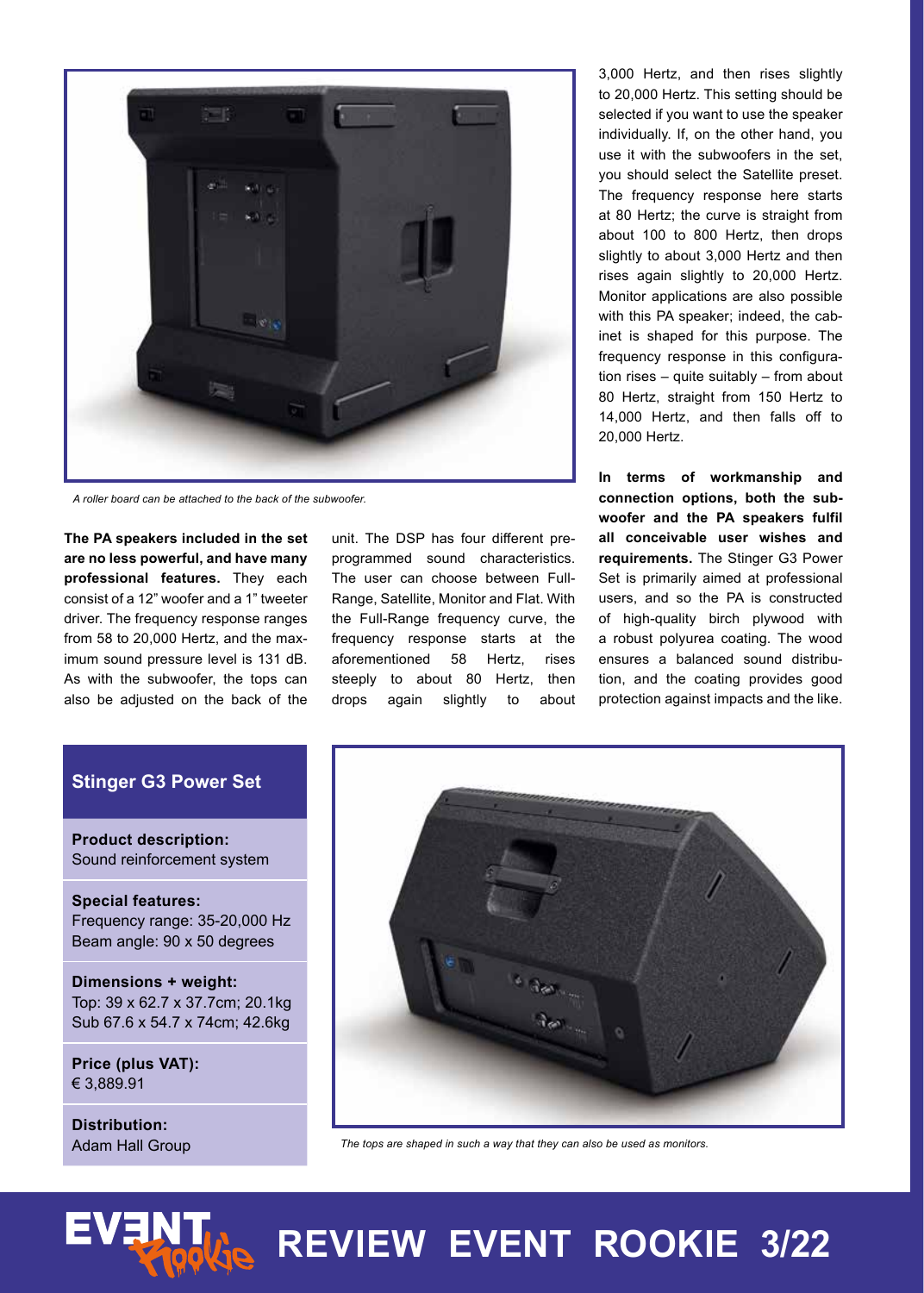#### **Review : LD Systems "Stinger G3 Power Set"**



*Thanks to the flange on the top of the subwoofer, a distance rod can be used*

This makes this PA system suitable for tough everyday touring or frequently changing areas of use. In terms of connections, the user will find XLR inputs on the subwoofers for both the left and right channels. Directly below them are the outputs for going directly into the tops, or connecting

additional subwoofers. The inputs of the tops, on the other hand, are XLR/jack combo sockets. This means that you can operate these speakers without a subwoofer and still use the two output signals. There is also an XLR output for an additional mono mix, which can be used, for example, if you want to supply another loudspeaker in a different location with the same signal from the main PA.

## **Top in all Frequencies**

The manufacturer's website specifies the PA's area of application as live events, large private parties, or corporate events. Furthermore, according to LD Systems, the system is suitable for audiences of up to 350 people.



*The speakers in the Stinger Series are made of birch plywood and painted with a robust polyurea coating.*



# **REVIEW EVENT ROOKIE 3/22**